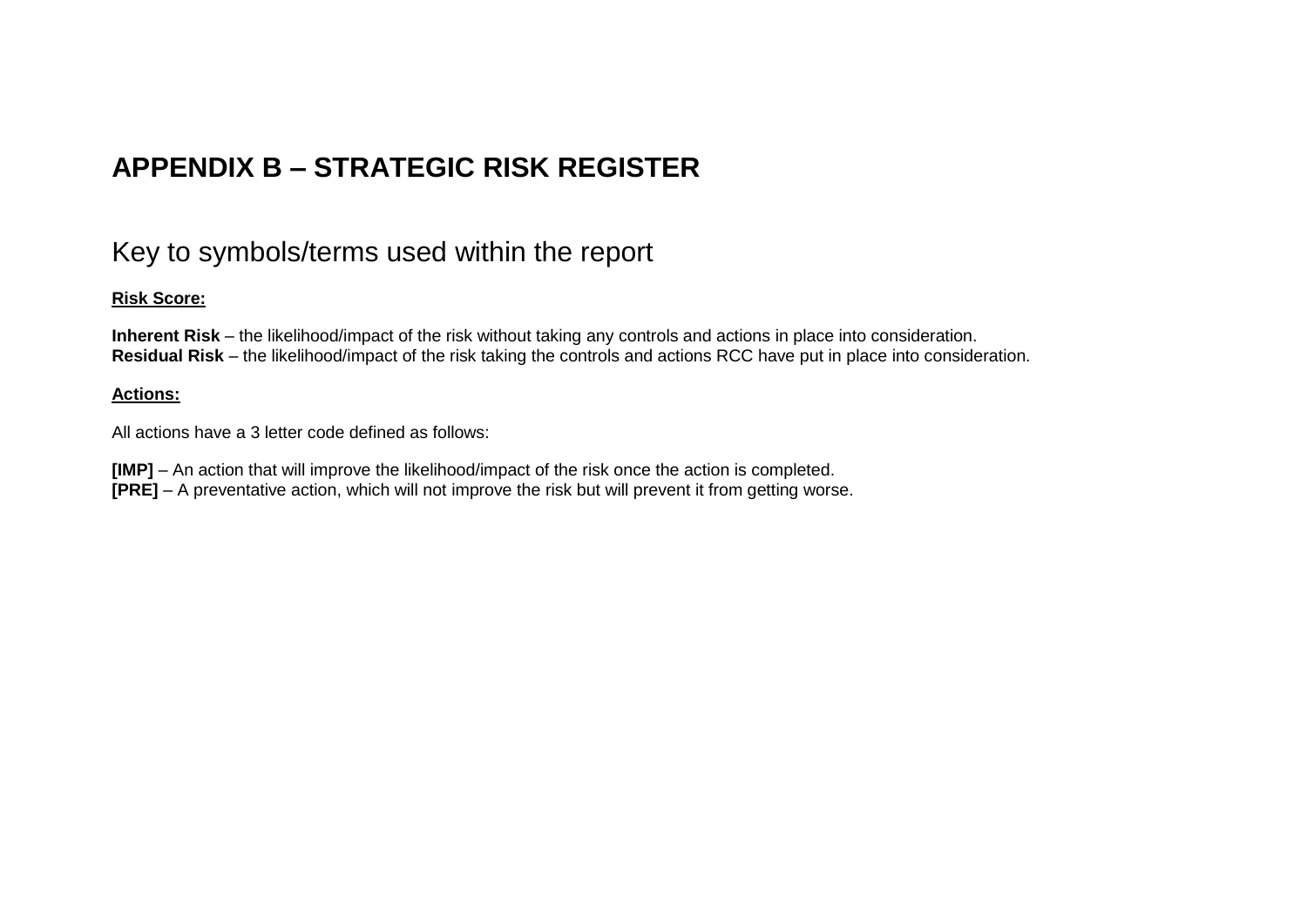| Risk ID: 3                                                                                                                                                                                           | Risk Title: Failure to deliver key services should a significant business interruption occur                                                                                                                                                                                                                                                                                                                                                                                         |                                                                                                                                                                                                                                                                                                                                                                                                                                                                                                                                                                                                   |
|------------------------------------------------------------------------------------------------------------------------------------------------------------------------------------------------------|--------------------------------------------------------------------------------------------------------------------------------------------------------------------------------------------------------------------------------------------------------------------------------------------------------------------------------------------------------------------------------------------------------------------------------------------------------------------------------------|---------------------------------------------------------------------------------------------------------------------------------------------------------------------------------------------------------------------------------------------------------------------------------------------------------------------------------------------------------------------------------------------------------------------------------------------------------------------------------------------------------------------------------------------------------------------------------------------------|
| Owner:<br>Director - Places<br><b>Inherent Score:</b><br>16<br><b>Residual Score:</b><br>12 $\leftrightarrow$<br>Date Risk Added:<br>September 2016<br><b>Last Review Date:</b><br><b>March 2022</b> | Actions<br><b>[PRE] REVISED</b> – Implementation of<br><b>Cyber Security Resilience Action Plan</b><br>Added - March 2022<br>$\cap$<br>Further to securing additional<br>$\circ$<br>finding (see below), action plan to<br>be implemented by December<br>2022. Interim updates to be<br>given in next iteration of Risk<br>Register.<br>[IMP] NEW - Testing of BCP<br>Added - March 2022<br>$\bigcap$<br>To be arranged with Resilience<br>$\circ$<br>Partnership pre September 2022 | Controls<br>A Major Incident Plan has been prepared<br>Specific recovery plans are in place and have been<br>updated<br>Business Continuity documents have been<br>uploaded to a secure website (Resilience Direct)<br>Contract procedure rules include the requirement<br>for managers to consider the impact of contractor<br>failure and mitigate the risks appropriately<br>Business Continuity arrangements audited by<br>Internal Audit and more recently by Resilience<br>Partnership and new plan addresses key learnings<br>Preparations completed for dealing with concurrent<br>events |
|                                                                                                                                                                                                      | BBFUAUA LATIAUA (BEUAUEB AB ALAAFBU                                                                                                                                                                                                                                                                                                                                                                                                                                                  |                                                                                                                                                                                                                                                                                                                                                                                                                                                                                                                                                                                                   |

**CLOSED** - BCP plans have been updated and signed off by Directors and SMT. There is a corporate plan and plans at each service level detailing with loss of suppliers, staff and IT.

### **Comments:**

Now BCP plans are complete there is work to do to test the plans we have hence that new action is recorded. Supplier failure was an issue identified in Directorate registers. Supplier failure has been covered as part of BCP plans.

As reported in the Quarter 3 Finance report, the Council has applied for funding from DLUHC for Cyber resilience and been notified that it has been successful with an award of £150k. A cyber threat is now one of the biggest business continuity risks so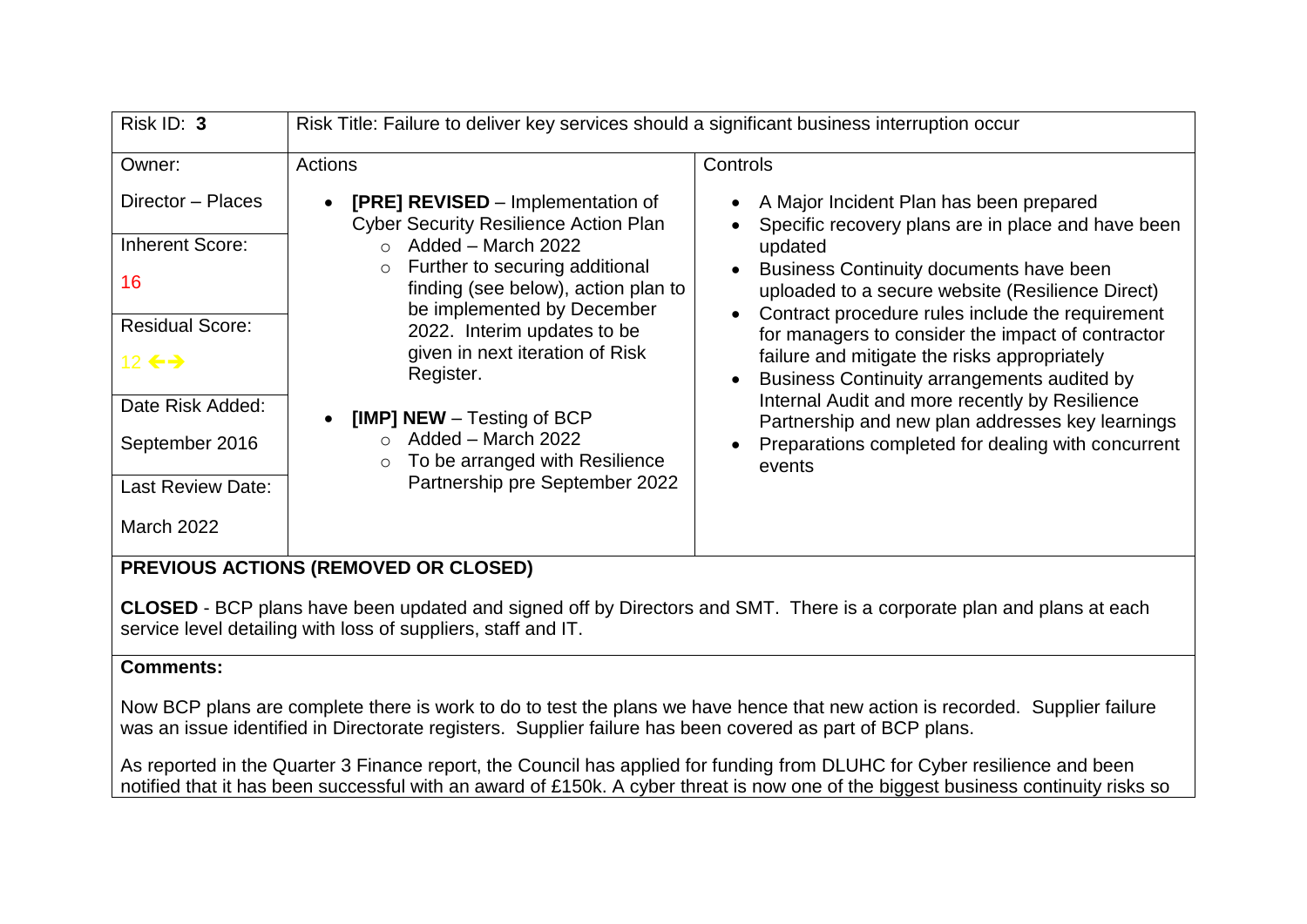| Risk ID: 3 | Risk Title: Failure to deliver key services should a significant business interruption occur                                                                                                |
|------------|---------------------------------------------------------------------------------------------------------------------------------------------------------------------------------------------|
|            | the Council structured its bid in a way that would allow it to invest and upgrade the Council's network infrastructure, back up<br>arrangements and security systems towards best in class. |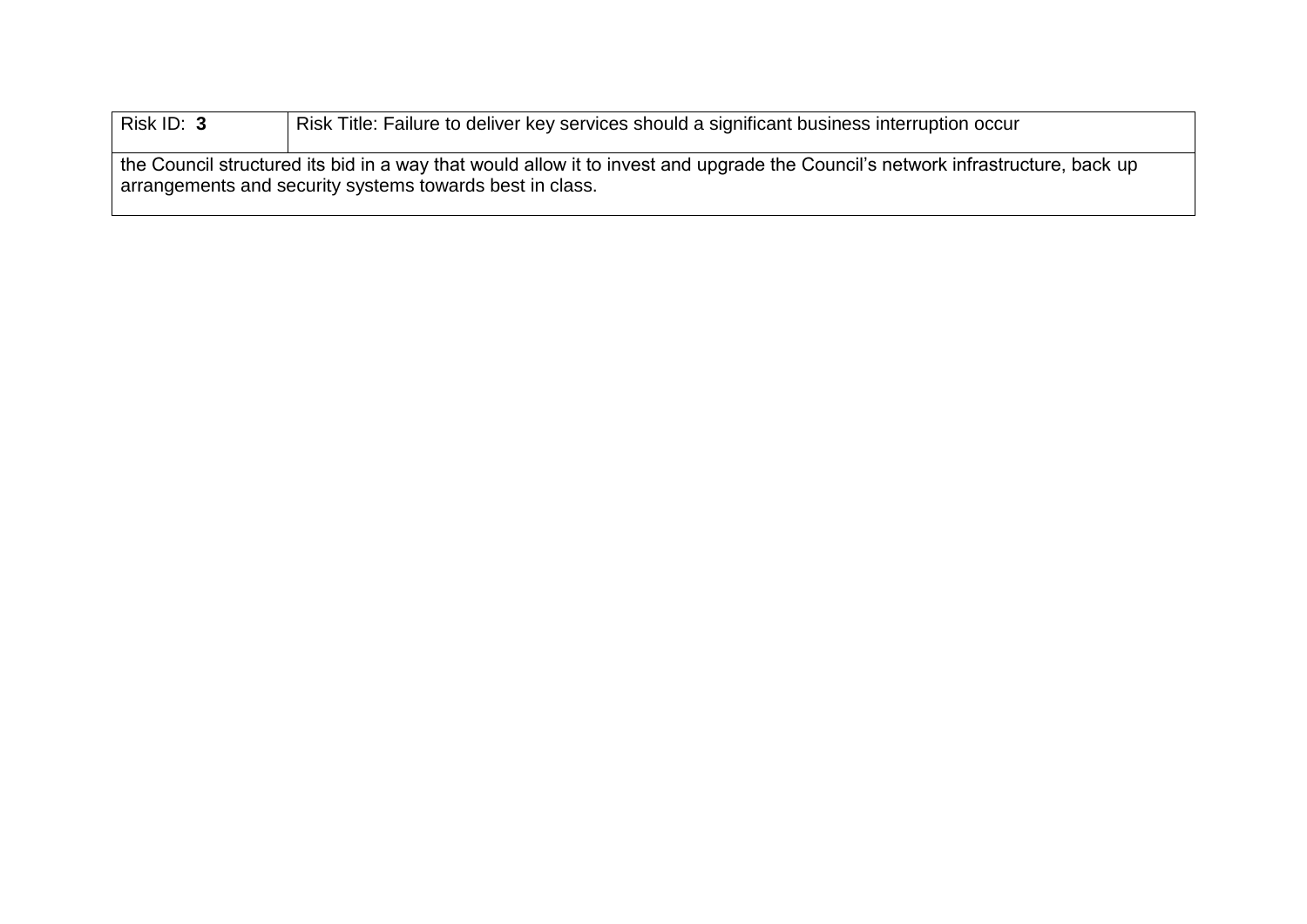| Risk ID: 4                                                                                                                        | Risk Title: Failure to Safeguard (Children) and a child is significantly abused, hurt, or dies.                                                                                                                               |                                                                                                                                                                                                                                                                                                                                                                                                                   |
|-----------------------------------------------------------------------------------------------------------------------------------|-------------------------------------------------------------------------------------------------------------------------------------------------------------------------------------------------------------------------------|-------------------------------------------------------------------------------------------------------------------------------------------------------------------------------------------------------------------------------------------------------------------------------------------------------------------------------------------------------------------------------------------------------------------|
| Owner:<br>Director - People<br><b>Inherent Score:</b><br>20<br><b>Residual Score:</b><br>12 $\leftrightarrow$<br>Date Risk Added: | Actions<br>[IMP] Embed Signs of Safety model of<br>practice through the delivery of 2 year<br>implementation plan:<br>Added Jan 21<br>$\cap$<br>Due to be completed 2022<br>UPDATE: All on track, May go live date<br>$\circ$ | Controls<br>Processes and procedures in place to protect<br>the most vulnerable<br>Ensuring we have sufficient competent,<br>trained staff to safeguard children and there is<br>no unallocated work<br>Clear practice standards in place so staff<br>know what is expected of them and effective<br>training to allow them to deliver high quality<br>practice.<br>Children's services improvement plan in place |
| September 2016<br><b>Last Review Date:</b><br><b>March 2022</b>                                                                   |                                                                                                                                                                                                                               | and subject to monthly scrutiny by the<br>Improvement Board.<br>High quality management oversight of all<br>Children's Social Care practice.<br><b>Comprehensive Performance Management</b><br>and Quality Assurance framework in place.                                                                                                                                                                          |
|                                                                                                                                   | BREVIAUS ASTIANS (BEMAVER AR SLASER)                                                                                                                                                                                          |                                                                                                                                                                                                                                                                                                                                                                                                                   |

**CLOSED** - Complete permanent recruitment to all key management and social work roles

**Comments:** The OFSTED inspection in March 2020 graded Rutland County Council Children's Services as 'Requires Improvement to be Good'. An improvement plan has been in place since then, strengthened by improved governance arrangements.

In January Ofsted undertook a focused visit to review children's services. In a formal letter detailing the inspectors' findings, Ofsted confirmed that Rutland County Council is maintaining a clear focus on protecting children and improving the quality of social work practice in the county. Inspectors also noted that senior leaders within Rutland's Children's Services know their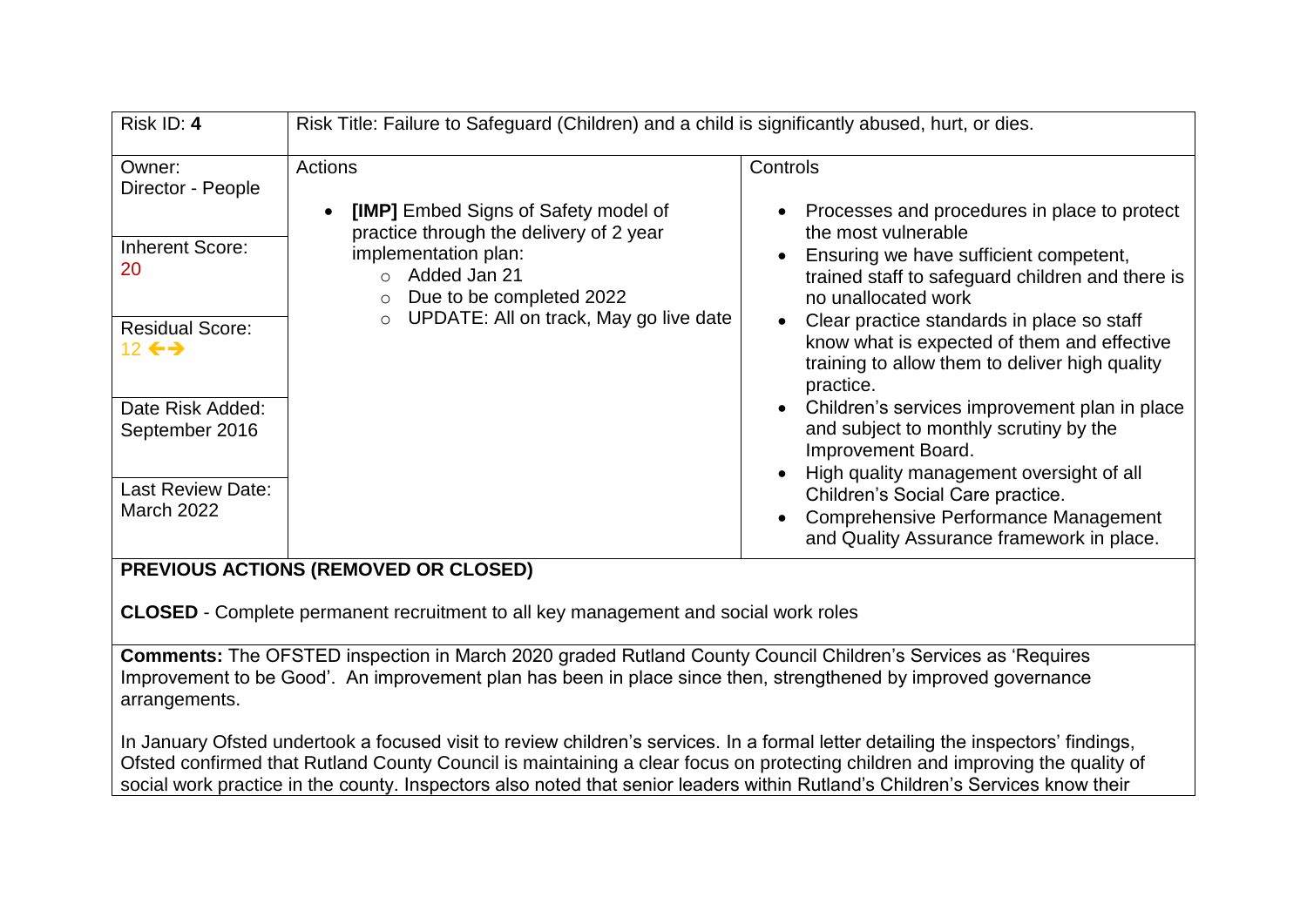| Risk ID: 4                                                                                                                           | Risk Title: Failure to Safeguard (Children) and a child is significantly abused, hurt, or dies. |
|--------------------------------------------------------------------------------------------------------------------------------------|-------------------------------------------------------------------------------------------------|
| services well and have succeeded in improving care for children and young people despite the challenges of the COVID-19<br>pandemic. |                                                                                                 |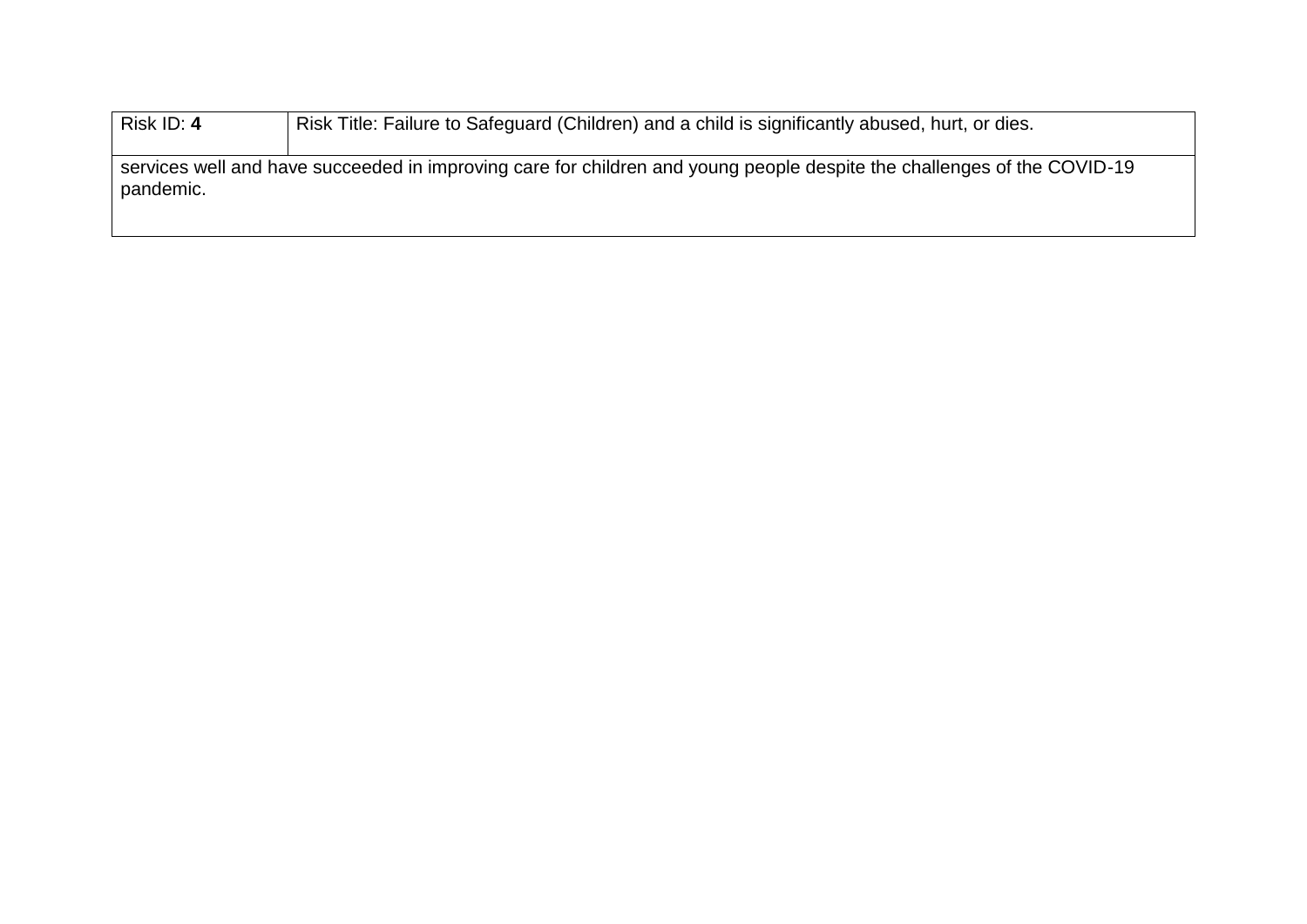| Risk ID: 5                                                               | Risk Title: Failure to Safeguard (Adults) and an adult is significantly abused, badly hurt or dies.                                                                                                                                                                                                                                    |                                                                                                                                                                                                                                                                                                                                                                                                                                                                                    |
|--------------------------------------------------------------------------|----------------------------------------------------------------------------------------------------------------------------------------------------------------------------------------------------------------------------------------------------------------------------------------------------------------------------------------|------------------------------------------------------------------------------------------------------------------------------------------------------------------------------------------------------------------------------------------------------------------------------------------------------------------------------------------------------------------------------------------------------------------------------------------------------------------------------------|
| Owner:                                                                   | Actions                                                                                                                                                                                                                                                                                                                                | Controls                                                                                                                                                                                                                                                                                                                                                                                                                                                                           |
| Director - People                                                        |                                                                                                                                                                                                                                                                                                                                        |                                                                                                                                                                                                                                                                                                                                                                                                                                                                                    |
| <b>Inherent Score:</b><br>15<br><b>Residual Score:</b><br>9 <sub>A</sub> | <b>[PRE] NEW Preparing for Care Quality</b><br><b>Commission Inspection of Local Authority</b><br>Social Care. Completion of Self-<br>Assessment tool when available.<br>Added: 21 March 2022<br>$\circ$<br>Target date: 31 March 2022<br>$\circ$<br>[PRE] NEW Implement changes to Liberty<br>Protection Safeguards (issued in March) | Processes and procedures in place to protect the<br>most vulnerable.<br>Scrutiny and overview from the Safeguarding<br>Boards.<br>Monthly performance and financial monitoring by<br>senior offices and updates to Cabinet.<br>High quality, timely information contained within case<br>files.<br>Clear practice standards in place so staff know what                                                                                                                            |
| Date Risk Added:<br>September 2016                                       | for implementation in 2023 (April or<br>October)<br>$\circ$ Added: 21 March 2022                                                                                                                                                                                                                                                       | is expected of them.<br>Management oversight recorded on file alongside<br>$\bullet$<br>regular supervision.                                                                                                                                                                                                                                                                                                                                                                       |
|                                                                          | Target date: End September 2022<br>$\circ$                                                                                                                                                                                                                                                                                             | Effective training of staff.                                                                                                                                                                                                                                                                                                                                                                                                                                                       |
| Last Review Date:<br><b>March 2022</b>                                   | <b>[PRE] NEW Refresh LLR Safeguarding</b><br><b>Adults Board Business Plan</b><br>Added: 21 March 2022<br>$\circ$<br>Target date: End April<br>$\circ$                                                                                                                                                                                 | Comprehensive Performance Management and<br>Quality Assurance framework in place.<br>Annual audits now in place on an ongoing basis to<br>ensure quality and effectiveness of service is<br>maintained.<br>Workforce changes to provide a complex lives<br>worker, across teams, providing further resilience<br>and professionalism to safeguarding<br>Extra social worker added to P&S to support<br>increased safeguarding referrals/duty work, on a<br>fixed one-year contract |
| <b>None</b>                                                              | <b>PREVIOUS ACTIONS (REMOVED OR CLOSED)</b>                                                                                                                                                                                                                                                                                            |                                                                                                                                                                                                                                                                                                                                                                                                                                                                                    |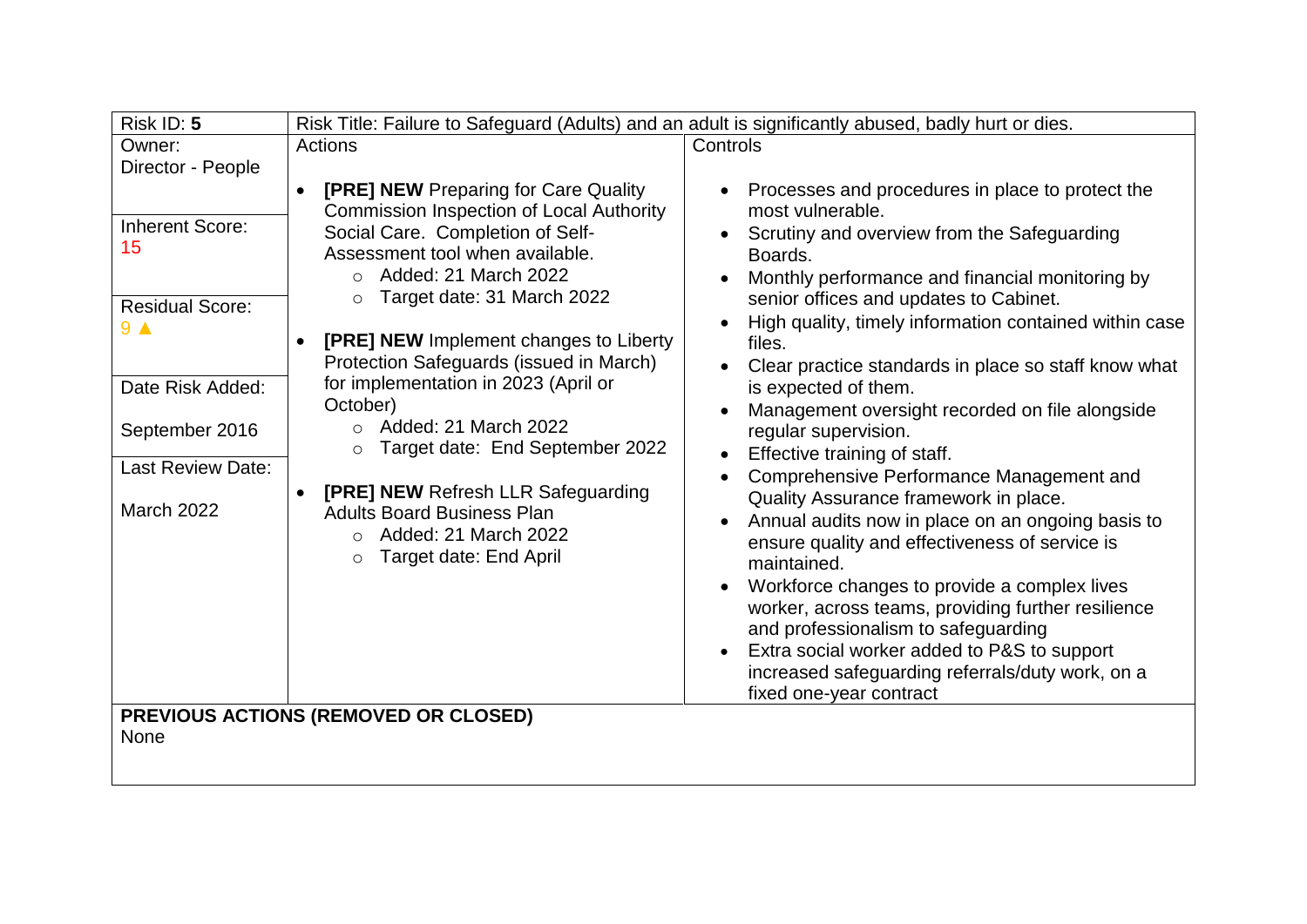Risk ID: 5 Risk Title: Failure to Safeguard (Adults) and an adult is significantly abused, badly hurt or dies. **Comments:** \*The Care Act 2014 (Section 42) requires that each local authority must make enquiries, or cause others to do so, if it believes an adult is experiencing, or is at risk of, abuse or neglect. An enquiry should establish whether any action needs to be taken to prevent or stop abuse or neglect and if so, by whom.

There will be Care Quality Commission (CQC) oversight of Local Authorities' commissioning of adult social care, which will be introduced through the Health and Care Bill. We are expecting this to apply from 1 April 2023.

The Liberty Protection Safeguards will provide protection for people aged 16 and above who are or who need to be deprived of their liberty in order to enable their care or treatment and lack the mental capacity to consent to their arrangements. The Liberty Protection Safeguards were introduced in the Mental Capacity (Amendment) Act 2019 and will replace the Deprivation of Liberty Safeguards (DoLS) system.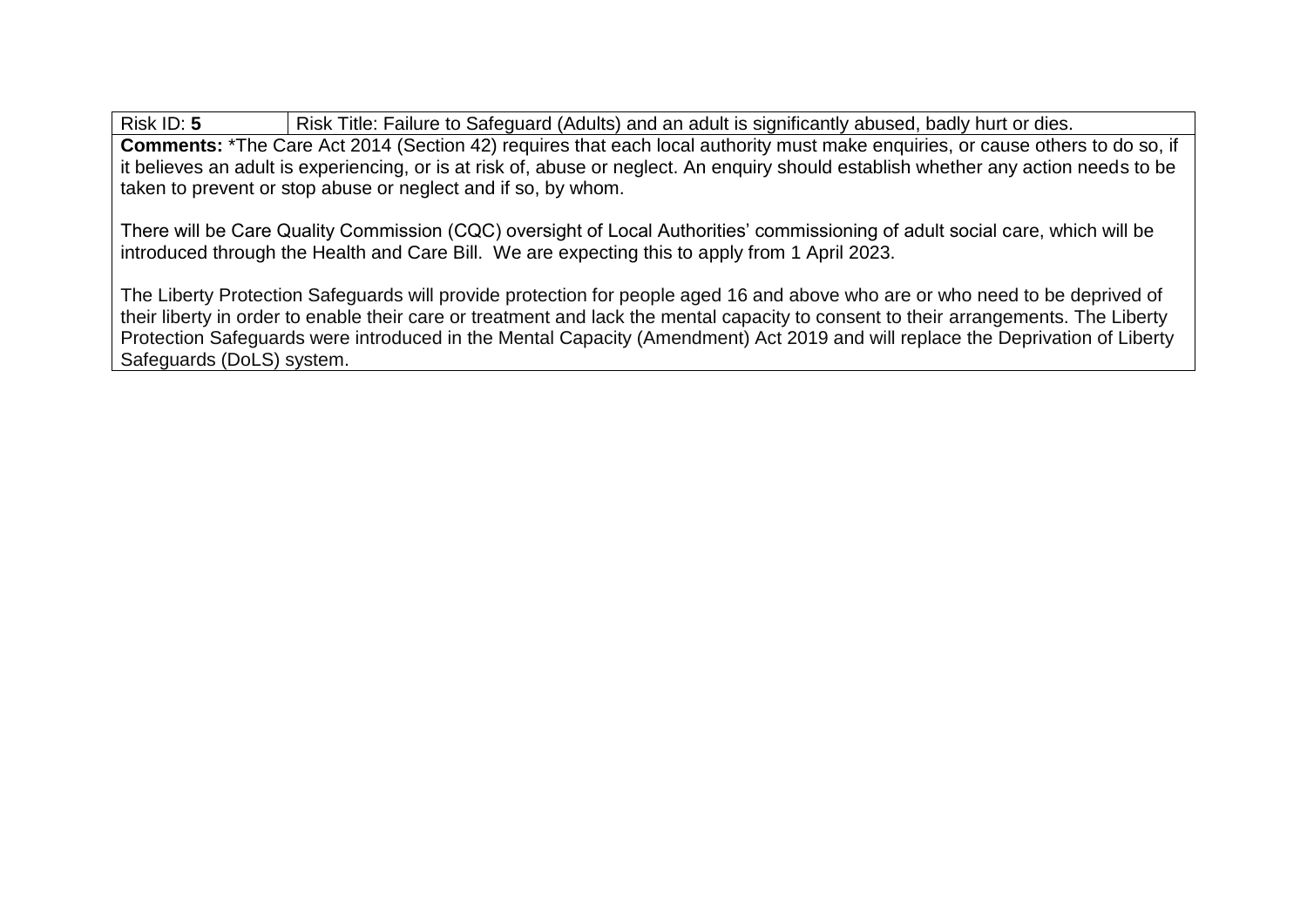| <b>Risk ID: 76</b>                                                                                                                                                                       | Risk Title: Failure to address increasing SEND costs and provide an inclusive learning offer                                                                                                                                                                                                                                                                                                                                                                                                                                                                         |                                                                                                                                                                                                                                                                                                                                                                                                                                                                                                                                                                                        |
|------------------------------------------------------------------------------------------------------------------------------------------------------------------------------------------|----------------------------------------------------------------------------------------------------------------------------------------------------------------------------------------------------------------------------------------------------------------------------------------------------------------------------------------------------------------------------------------------------------------------------------------------------------------------------------------------------------------------------------------------------------------------|----------------------------------------------------------------------------------------------------------------------------------------------------------------------------------------------------------------------------------------------------------------------------------------------------------------------------------------------------------------------------------------------------------------------------------------------------------------------------------------------------------------------------------------------------------------------------------------|
| Owner:                                                                                                                                                                                   | Actions                                                                                                                                                                                                                                                                                                                                                                                                                                                                                                                                                              | Controls                                                                                                                                                                                                                                                                                                                                                                                                                                                                                                                                                                               |
| Director - People<br><b>Inherent Score:</b><br>15<br><b>Residual Score:</b><br>12 $\leftrightarrow$<br>Date Risk Added:<br>October 2019<br><b>Last Review Date:</b><br><b>March 2022</b> | <b>[IMP]</b> Continue to embed primary inclusion<br>partnership and develop secondary school<br>model of inclusion partnership<br>$\circ$ Added Jan 21<br>Due for completion June 2022<br>$\circ$<br>Report to Cabinet in July on extension<br>$\circ$<br>of inclusion partnership provision<br>[IMP] Address emerging secondary special<br>provision needs<br>$\circ$ Added June 2021<br>Due for completion September 2022<br>$\circ$<br><b>UPDATE: Project started and feasibility</b><br>$\circ$<br>study has been completed. Service<br>model being implemented. | SEND recovery plan in place and actioned.<br>Monitoring by officers – regular scrutiny of<br>performance data, finance and outcomes.<br><b>SEND Programme Board scrutinises progress</b><br>of SEND recovery plan.<br>Continue to expand our In-County special<br>education options (UCC provision is now open)<br>for children with SEND so more children are<br>educated closer to home.<br>Support and enable our Early Years Settings to<br>meet the needs of all children and families so<br>all Rutland families have access to early<br>education which meets identified needs. |
|                                                                                                                                                                                          | <b>PREVIOUS ACTIONS (REMOVED OR CLOSED)</b>                                                                                                                                                                                                                                                                                                                                                                                                                                                                                                                          |                                                                                                                                                                                                                                                                                                                                                                                                                                                                                                                                                                                        |

### **None**

**Comments:** The increased demand and rising costs for supporting children with SEND is a national issue and the Department for Education is completing a review into current arrangements and funding streams. We have seen outcomes from meetings had between other LA's and DfE and the areas targeted for improvement are already central to our plan. We are refreshing our own Recovery Plan and will be reporting shortly. We have not received any feedback on process but are interested in what can be achieved without extra funding. Without policy changes nationally, the SEND recovery plan in Rutland is unlikely to fully address the current and long term budget pressures. This will be discussed at the SEND Schools Summit in November.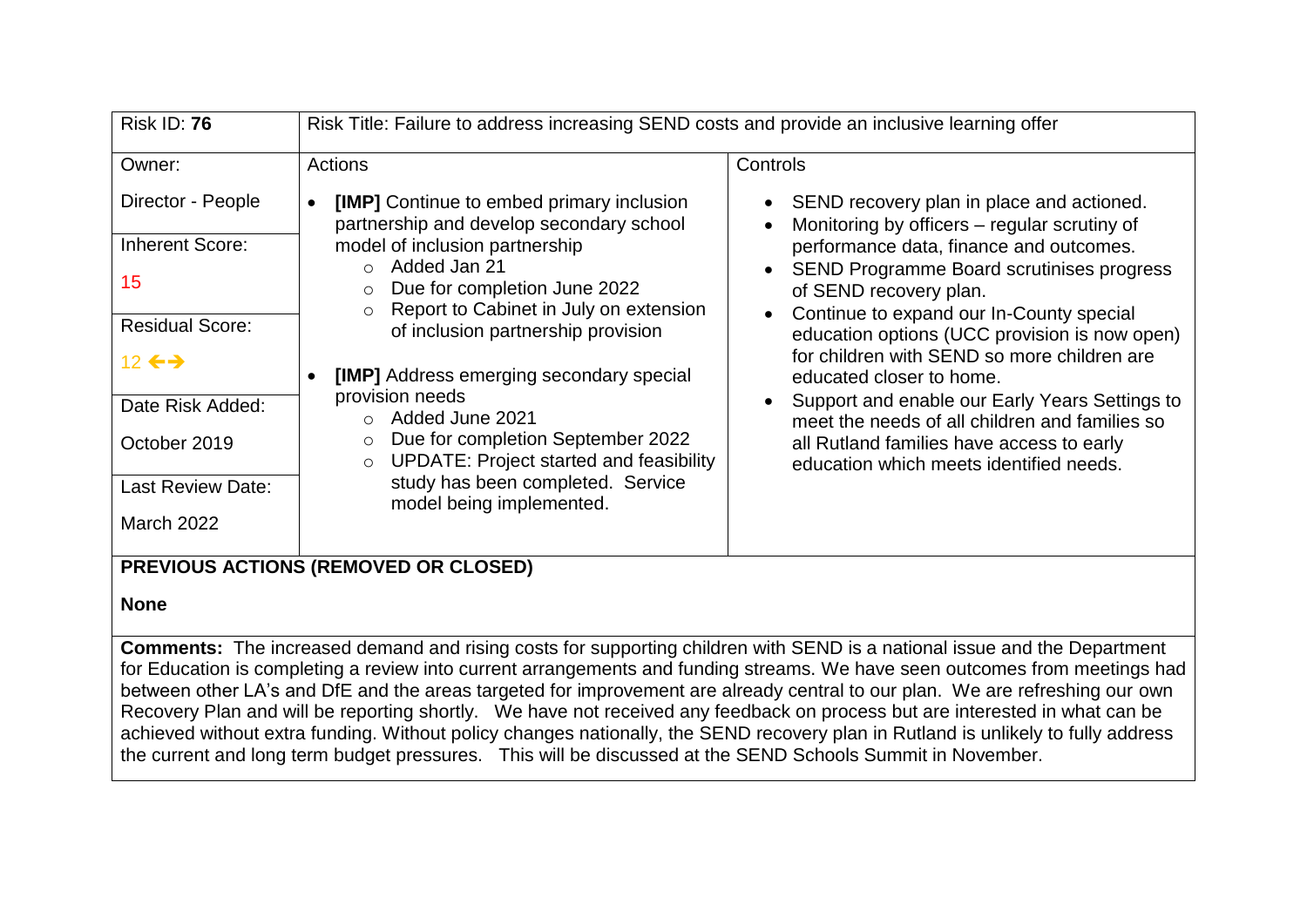Risk ID: **76** Risk Title: Failure to address increasing SEND costs and provide an inclusive learning offer The Council is joining the Delivering Better Value in SEND programme. The programme provides dedicated support and funding to help a further local authorities with substantial, but less severe, deficit issues to reform their high needs systems; we fit this profile. The programme will see the Department provide project management and change management capacity, alongside SEND financial and practice advisers, to support Rutland in engaging with its key stakeholders and conduct a comprehensive diagnostic process to identify the underlying cost drivers of our high needs system and potential reforms to manage/mitigate these cost drivers more effectively. We will be working with the programme to develop our own action plan.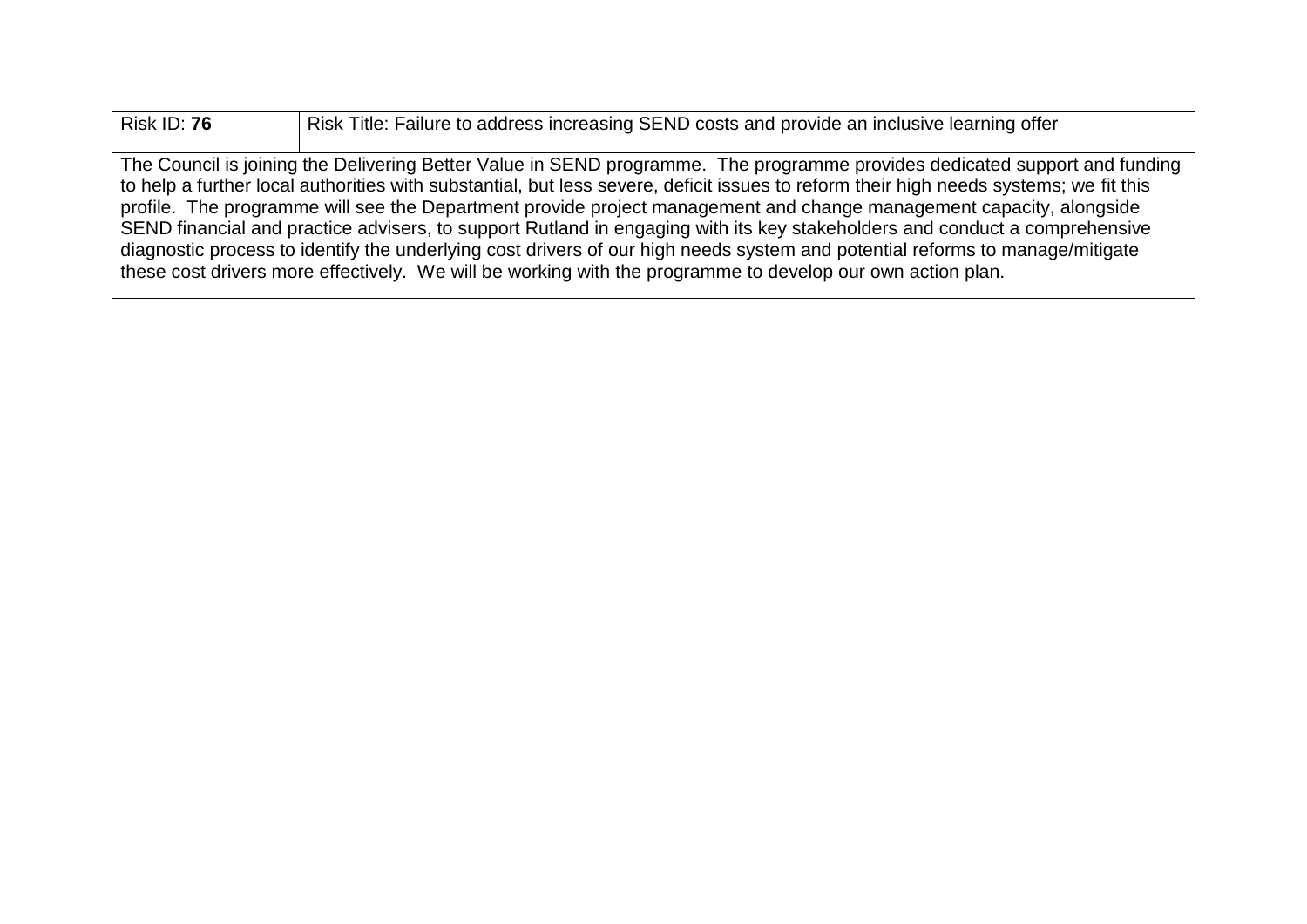| Risk ID: 7                  | Risk Title: Failure to put in place plans to support growth with appropriate infrastructure                                                                                                                                                                                                                                                                                             |                                                                                                 |
|-----------------------------|-----------------------------------------------------------------------------------------------------------------------------------------------------------------------------------------------------------------------------------------------------------------------------------------------------------------------------------------------------------------------------------------|-------------------------------------------------------------------------------------------------|
| Owner:                      | Actions                                                                                                                                                                                                                                                                                                                                                                                 | Controls                                                                                        |
| <b>Director - Places</b>    | [IMP] New IDP to be developed alongside new<br>$\bullet$<br><b>Local Plan</b>                                                                                                                                                                                                                                                                                                           | Existing plan in place – Infrastructure Delivery<br>Plan                                        |
| <b>Inherent Score:</b>      | <b>Added October 2021</b><br>$\circ$                                                                                                                                                                                                                                                                                                                                                    | Infrastructure requirements identified linked to                                                |
| 12                          | Due for completion December 2024<br>$\circ$<br>UPDATE - working group is overseeing<br>$\circ$<br>all Local Plan work                                                                                                                                                                                                                                                                   | CIL.<br>Key infrastructure requirements are monitored<br>on a regular basis e.g. School Places. |
| <b>Residual Score:</b>      |                                                                                                                                                                                                                                                                                                                                                                                         | Specific projects in place to meet specific need                                                |
| $8 \leftrightarrow$         | [IMP] Governance framework for CIL spending<br>$\bullet$<br>to be developed.                                                                                                                                                                                                                                                                                                            | including;<br>Digital Rutland - Broadband.<br>$\circ$                                           |
| Date Risk Added:            | Added June 21<br>$\circ$<br>Due for completion December 2021<br>$\circ$                                                                                                                                                                                                                                                                                                                 | $\circ$ OEP – Employment/business growth.<br>Schools - expansion of Catmose<br>$\circ$          |
| November 2016               | UPDATE - Refreshed anticipated CIL<br>$\circ$<br>trajectory and draft governance framework                                                                                                                                                                                                                                                                                              | planned<br>Balances of s106 and CIL being held until used                                       |
| <b>Last Review</b><br>Date: | reviewed by Scrutiny                                                                                                                                                                                                                                                                                                                                                                    | Infrastructure funding statement published<br>annually in December                              |
|                             | [IMP] Infrastructure priorities to be agreed for<br>$\bullet$                                                                                                                                                                                                                                                                                                                           |                                                                                                 |
| March 2022                  | spending<br><b>Added October 2021</b><br>$\circ$<br>Due for completion March 2022<br>Revised – March 2023 – intention is to go<br>$\circ$<br>create a 10 year capital plan which goes<br>beyond infrastructure for development<br>purposes but also whatever else Members<br>may want to achieve. A process for this<br>needs to be developed and additional<br>resource may be needed. |                                                                                                 |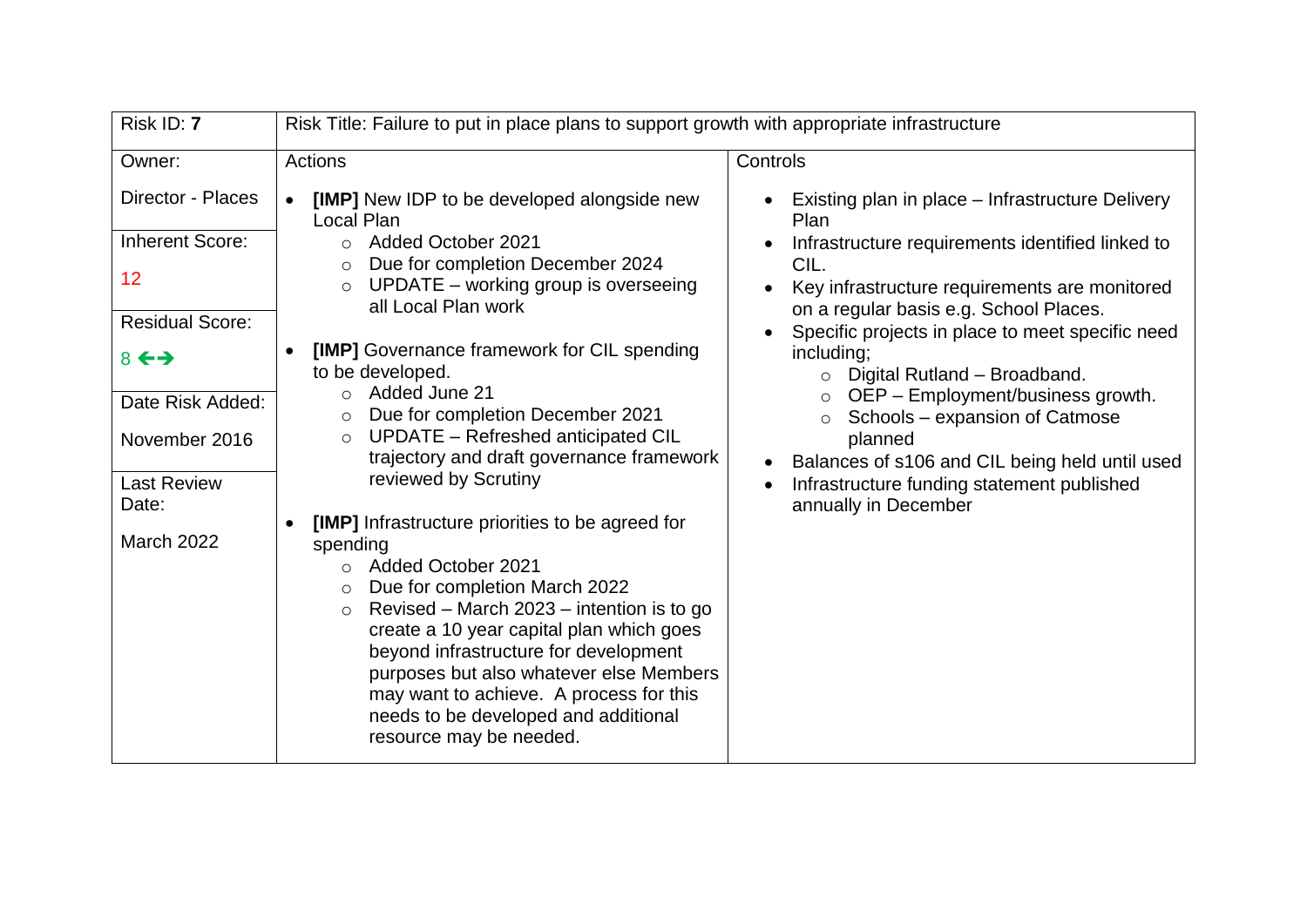**CLOSED** – Previous IDP actions closed following Council decision not to proceed with Local Plan

**Comments:** Council, through Director of People, is in discussion with Health (Rutland Hub project) to assess future health needs. Health holding monthly Rutland strategic growth meeting specifically to identify health requirements for the future. Discussions ongoing with Melton in respect of bid for Levelling Up Fund.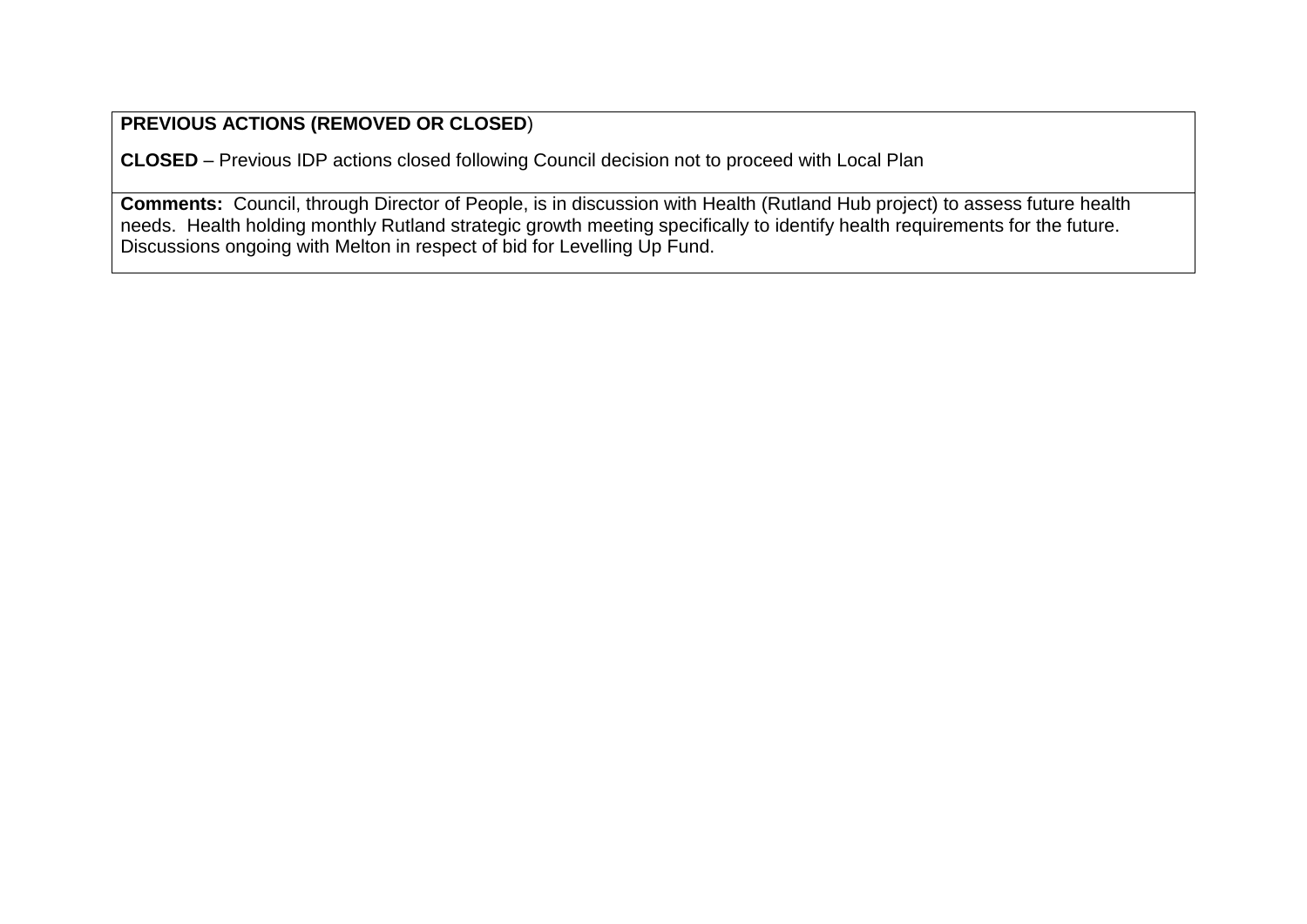| <b>Risk ID: 78</b>       | Risk Title: Failure to achieve expectations of customers across key service areas.        |                                                                                                          |
|--------------------------|-------------------------------------------------------------------------------------------|----------------------------------------------------------------------------------------------------------|
| Owner:                   | Actions                                                                                   | Controls                                                                                                 |
| <b>SMT</b>               | <b>[IMP]</b> Customer Services strategy to be<br>refreshed as part of Corporate Plan work | Customer KPIs in place across key service<br>areas.                                                      |
| <b>Inherent Score:</b>   | (including review of current arrangements)<br>○ Added October 2021                        | External feedback in areas like Better Care                                                              |
| 6                        | Due for completion March 2022<br>$\circ$<br>IN PROGRESS – new arrangement in<br>$\circ$   | <b>Fund/Social Care.</b><br>Customer Service Standards in place.<br>Complaints, compliments and comments |
| <b>Residual Score:</b>   | place following re-opening of Customer                                                    | recorded and analysed.                                                                                   |
| $4 \leftrightarrow$      | Services following lifting of restrictions.<br>Further actions to be driven by            | Access to Council services available through<br>various channels.                                        |
| Date Risk Added:         | Corporate Plan.                                                                           | Website team in place.<br>NEW: MyAccount is now launched                                                 |
| October 2019             |                                                                                           |                                                                                                          |
| <b>Last Review Date:</b> |                                                                                           |                                                                                                          |
| April 2022               |                                                                                           |                                                                                                          |

**CLOSED -** Monthly Performance reporting on CST, Fix My Street and MyAccount to be designed. Various reports are available that show performance against requests. A new basket of Customer Service KPIs to be included in Corporate Plan performance report.

**Comments:** New arrangements for CST were implemented in February. The vast majority of Customers are contacting us via email, telephone or MyAccount/FMS. The use of MyAccount continues to be well received with over 3,500 registered users.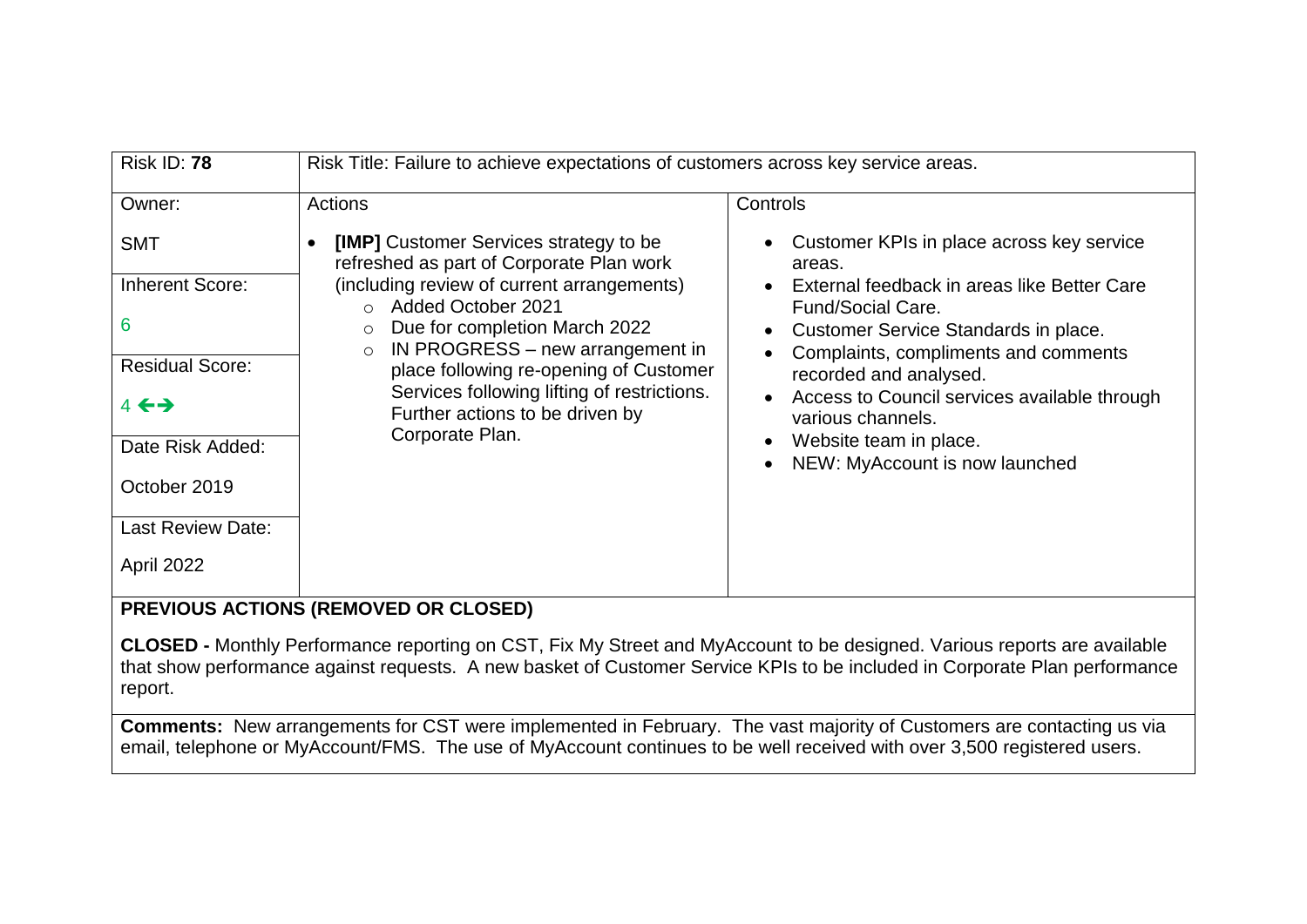| <b>Risk ID: 77</b>                                                                                                                                                              | Risk Title: Changes to LLR Health system may reduce our ability to shape services to meet needs                                                                                                                                                                                                                                                                                                                                                                 |                                                                                                                                                                                                                                                                                                                                                                                                                                                      |
|---------------------------------------------------------------------------------------------------------------------------------------------------------------------------------|-----------------------------------------------------------------------------------------------------------------------------------------------------------------------------------------------------------------------------------------------------------------------------------------------------------------------------------------------------------------------------------------------------------------------------------------------------------------|------------------------------------------------------------------------------------------------------------------------------------------------------------------------------------------------------------------------------------------------------------------------------------------------------------------------------------------------------------------------------------------------------------------------------------------------------|
| Owner:                                                                                                                                                                          | Actions                                                                                                                                                                                                                                                                                                                                                                                                                                                         | Controls                                                                                                                                                                                                                                                                                                                                                                                                                                             |
| Director - People<br><b>Inherent Score:</b><br>8<br><b>Residual Score:</b><br>$6 \leftrightarrow$<br>Date Risk Added:<br>October 2019<br>Last Review Date:<br><b>March 2022</b> | [IMP] Develop a Rutland Health Plan in<br>$\bullet$<br>partnership with CCG, PCN and other<br><b>Stakeholders</b><br>o Added January 21<br>Due for completion: End June 2021<br>$\circ$<br>Revised date: March 2022<br>$\Omega$<br>This is now in draft and has gone to<br>$\circ$<br>both Scrutiny and Health and<br>Wellbeing Board. To be finalised in<br>January 2022.<br>$\circ$ Update: This will be signed off at<br>Health and WellBeing Board in April | <b>Excellent relations with CCG/Community Health</b><br>$\bullet$<br>and GP's.<br>Delivering strong integrated health and social care<br>offers with partners via BCF.<br>Significant integration already achieved proven by<br>$\bullet$<br>data.<br>Rutland integrated service is a nationally<br>$\bullet$<br>recognised success.<br>Services continue to develop such as with the<br>Primary Care Network consolidating the Rutland<br>approach. |
|                                                                                                                                                                                 | PREVIOUS ACTIONS (REMOVED OR CLOSED)                                                                                                                                                                                                                                                                                                                                                                                                                            |                                                                                                                                                                                                                                                                                                                                                                                                                                                      |
| None                                                                                                                                                                            |                                                                                                                                                                                                                                                                                                                                                                                                                                                                 |                                                                                                                                                                                                                                                                                                                                                                                                                                                      |
| <b>Comments:</b>                                                                                                                                                                |                                                                                                                                                                                                                                                                                                                                                                                                                                                                 |                                                                                                                                                                                                                                                                                                                                                                                                                                                      |
| None                                                                                                                                                                            |                                                                                                                                                                                                                                                                                                                                                                                                                                                                 |                                                                                                                                                                                                                                                                                                                                                                                                                                                      |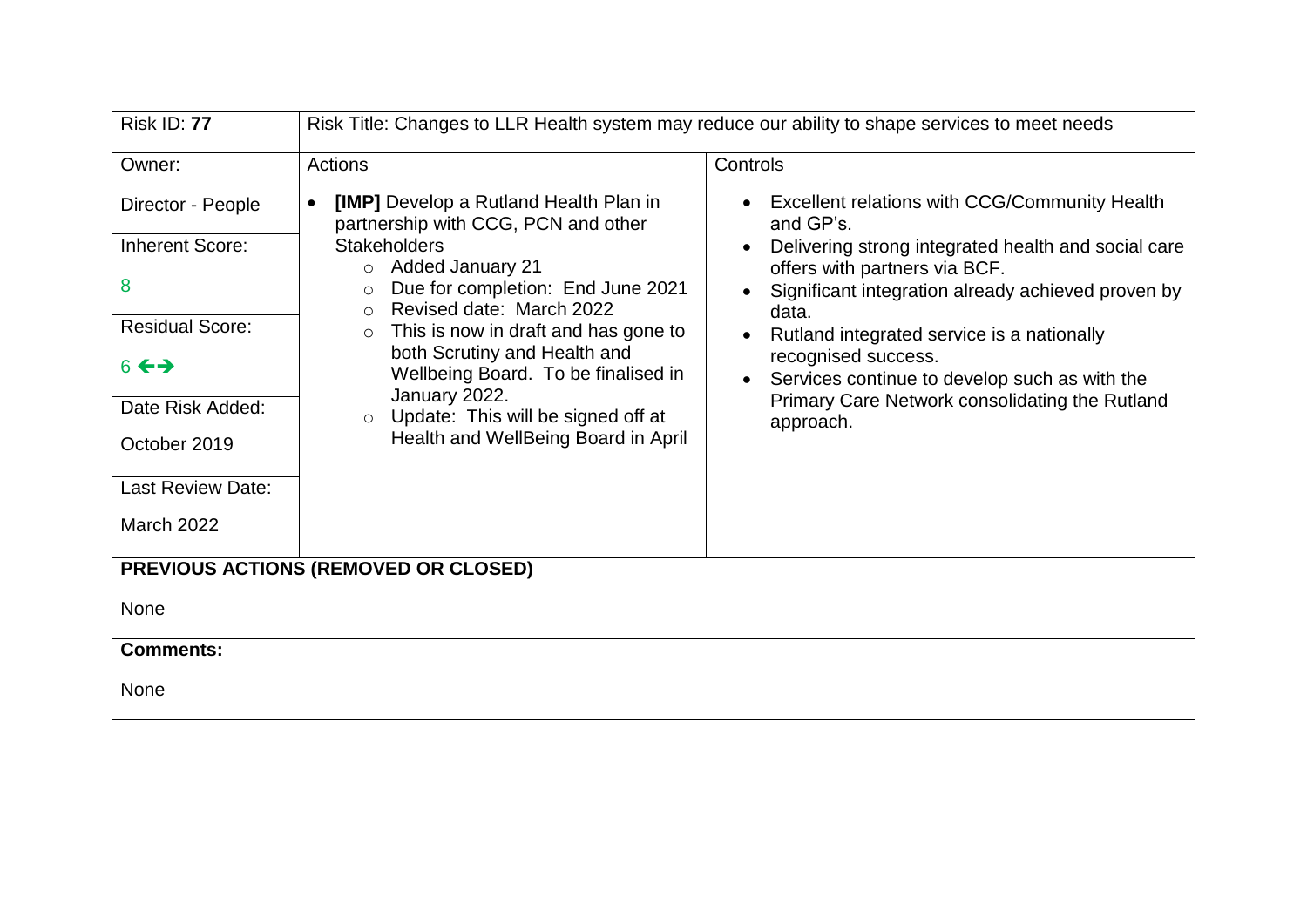| <b>Risk ID: 10</b>                                                                                                                                                                                                                                                                                                                                 | Risk Title: Failure to protect the health and safety of employees and members of the public                                                                                                                                                 |                                                                                                                                                                                                                                                                                                                                                                                                                                                                                                                                                     |
|----------------------------------------------------------------------------------------------------------------------------------------------------------------------------------------------------------------------------------------------------------------------------------------------------------------------------------------------------|---------------------------------------------------------------------------------------------------------------------------------------------------------------------------------------------------------------------------------------------|-----------------------------------------------------------------------------------------------------------------------------------------------------------------------------------------------------------------------------------------------------------------------------------------------------------------------------------------------------------------------------------------------------------------------------------------------------------------------------------------------------------------------------------------------------|
| Owner:<br>Director - Places<br><b>Inherent Score:</b><br>20<br><b>Residual Score:</b><br>$6 \leftrightarrow$<br>Date Risk Added:<br>September 2016<br><b>Last Review Date:</b><br><b>March 2022</b>                                                                                                                                                | Actions<br>[IMP] H&S Corporate framework to be<br>$\bullet$<br>implemented<br>Added November 2020<br>Due for completion 31 <sup>st</sup> March 2022<br>$\circ$<br>Update: Corporate H&S Group to<br>$\circ$<br>assess implementation status | Controls<br>Joint safety committee in place that reviews<br>$\bullet$<br>internal risk reports such as RIDDOR.<br>Contract procedure rules require contract<br>managers to take due regard of health and safety<br>when procuring contracts.<br>Managers complete risk assessments for service<br>activities and review annually.<br>Mandatory health and safety training for all staff<br>Rolling programme of audits ongoing.<br>$\bullet$<br>Internal H&S group set up and working<br>$\bullet$<br>Annual report to Council on Health and Safety |
| PREVIOUS ACTIONS (REMOVED OR CLOSED)                                                                                                                                                                                                                                                                                                               |                                                                                                                                                                                                                                             |                                                                                                                                                                                                                                                                                                                                                                                                                                                                                                                                                     |
| None                                                                                                                                                                                                                                                                                                                                               |                                                                                                                                                                                                                                             |                                                                                                                                                                                                                                                                                                                                                                                                                                                                                                                                                     |
| <b>Comments:</b> H&S framework includes various aspects such as training, performance reporting, risk assessments, display screen<br>equipment (DSE) assessments. Various elements have been completed such as DSE assessments, reporting to Joint Safety<br>Committee. Internal Audit undertook a review of H&S framework (Satisfactory opinion). |                                                                                                                                                                                                                                             |                                                                                                                                                                                                                                                                                                                                                                                                                                                                                                                                                     |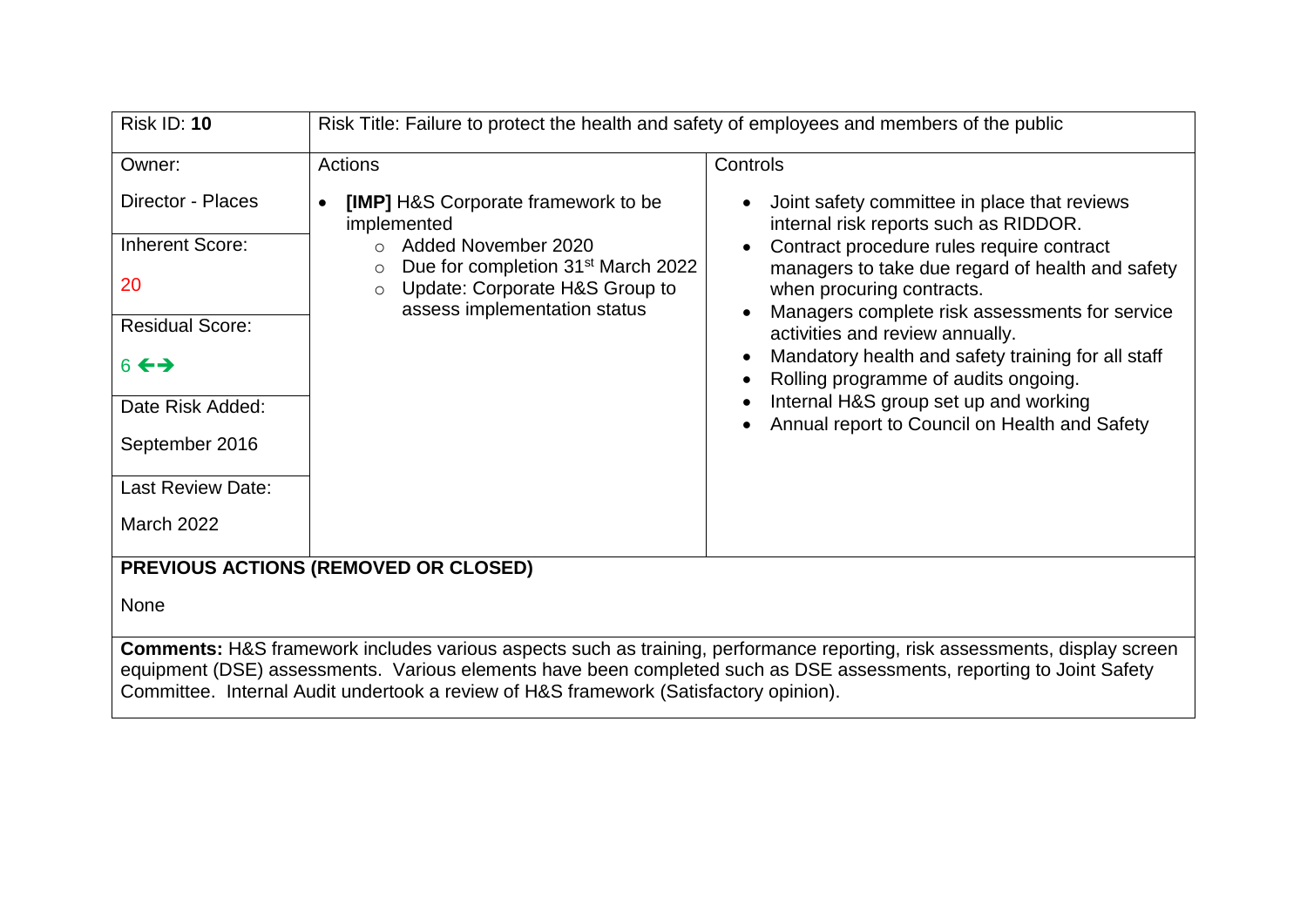| <b>Risk ID: 73</b>                                                                                                             | Risk Title: [REVISED] There is a risk we cannot deliver key/new priorities due to a lack of resources caused<br>by retention/recruitment issues, budget or too big a corporate workload (including additional requirements<br>from Government).                                                                                                                                                                                          |                                                                                                                                                                                                                                                                                                                                                                                                                                                                   |
|--------------------------------------------------------------------------------------------------------------------------------|------------------------------------------------------------------------------------------------------------------------------------------------------------------------------------------------------------------------------------------------------------------------------------------------------------------------------------------------------------------------------------------------------------------------------------------|-------------------------------------------------------------------------------------------------------------------------------------------------------------------------------------------------------------------------------------------------------------------------------------------------------------------------------------------------------------------------------------------------------------------------------------------------------------------|
| Owner:                                                                                                                         | <b>Actions</b>                                                                                                                                                                                                                                                                                                                                                                                                                           | Controls                                                                                                                                                                                                                                                                                                                                                                                                                                                          |
| <b>SMT</b><br><b>Inherent Score:</b><br>18 ▲<br><b>Residual Score:</b><br>15 $\triangle$<br>Date Risk Added:<br>September 2019 | <b>[PRE] NEW</b> Project teams to consider Resource<br>needs for upcoming projects and pressures (NB:<br>new burdens funding could be received) for<br>financial outturn<br>Added March 2022<br>Target: for Outturn<br>$\circ$<br><b>[PRE] NEW</b> Corporate plan and service<br>commitments to be tested for deliverability and<br>workload issues<br>Added March 2022<br>Dates linked to Corporate Plan approval<br>$\circ$<br>process | Specific recruitment plans in place.<br>Provision for supplements in place.<br>Use of external agencies as approved by<br><b>SMT</b><br>Applicant Tracking System in use, allowing<br>Human Resources to manage the<br>recruitment process better.<br>Awareness of where there are issues<br><b>Review of Retention and Recruitment</b><br>completed by HR<br><b>Business Continuity arrangements</b><br><b>NEW Request for Resources from</b><br>Cabinet/Council |
| <b>Last Review Date:</b><br><b>March 2022</b>                                                                                  | [IMP] NEW Consideration to be given for<br>Corporate mechanism/dashboard for<br>understanding capacity.<br>Added March 2022<br>$\cap$<br><b>PREVIOUS ACTIONS (CLOSED OR REMOVED)</b>                                                                                                                                                                                                                                                     |                                                                                                                                                                                                                                                                                                                                                                                                                                                                   |

## **PREVIOUS ACTIONS (CLOSED OR REMOVED)**

**CLOSED** - Line by Line budget reviews is exploring opportunities for alternative service delivery models. Steer on service areas will inform future delivery and this issue will be a driver for Transformation.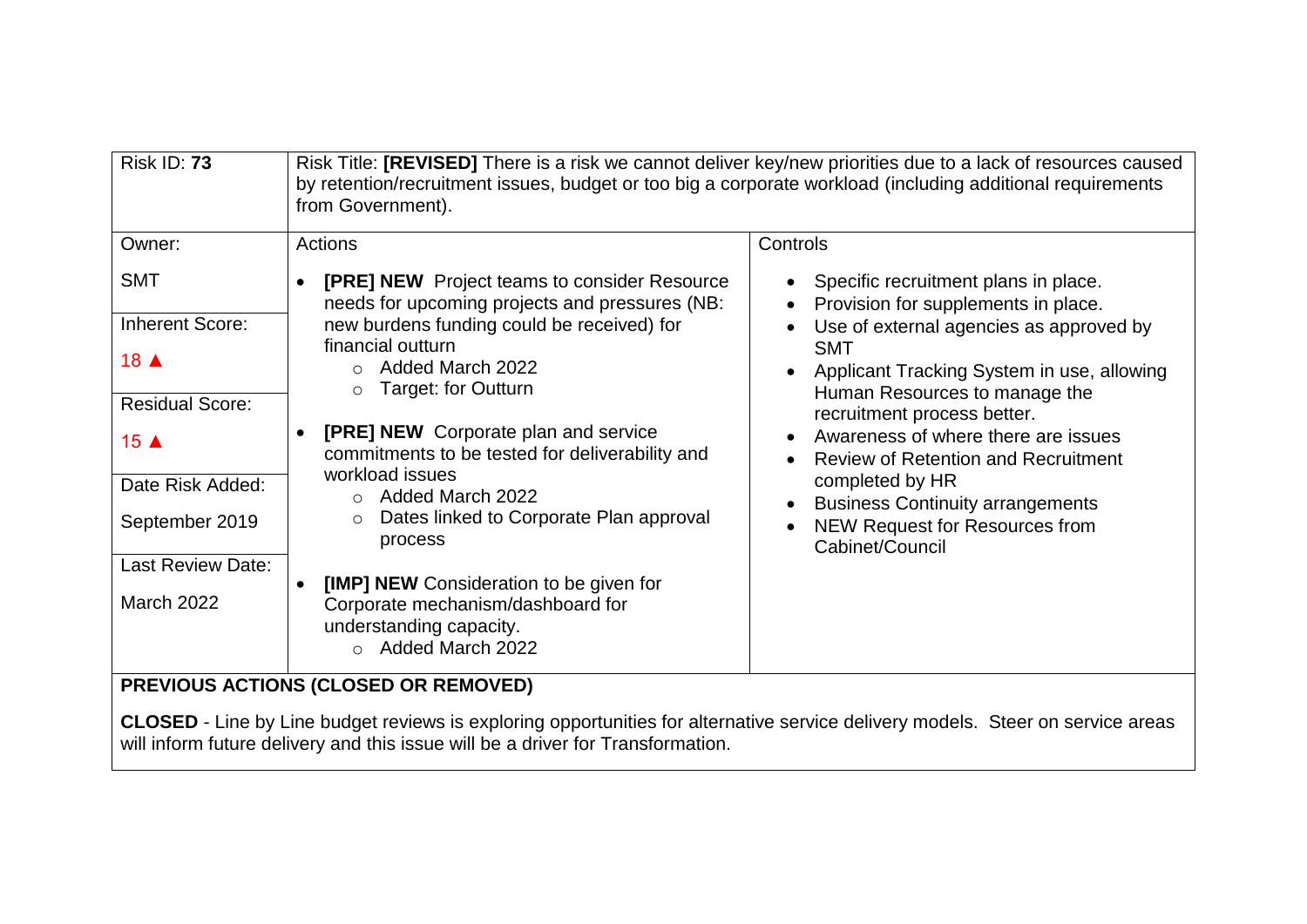**CLOSED** - Status of staffing issues is being highlighted via Finance report and Director briefings (and necessary action e.g. prioritisation if required)

### **Comments:**

The original recommendation focused on recruitment and resilience. Following Zurich Municipal workshops with Directorates the risk has been extended beyond that for two reasons: 1) recruitment remains challenging and bringing in additional support for short term projects is also very difficult. 2) Additional workload arising from Government agenda (£150 energy) rebate, social care charging reform, Liberty Protection Safeguards, SEND Delivering Better Value programmes, Schools Reforms etc) coupled with local projects (Local Plan, Leisure, Waste Management) will put too much pressure on existing resources.

NB: During the pandemic, the Council has tried to absorb additional work but this is becoming increasingly difficulty.

Introduction of CQC of local authority social care, charging reforms and liberty protection safeguards will require social workers at a time when there is a national shortage.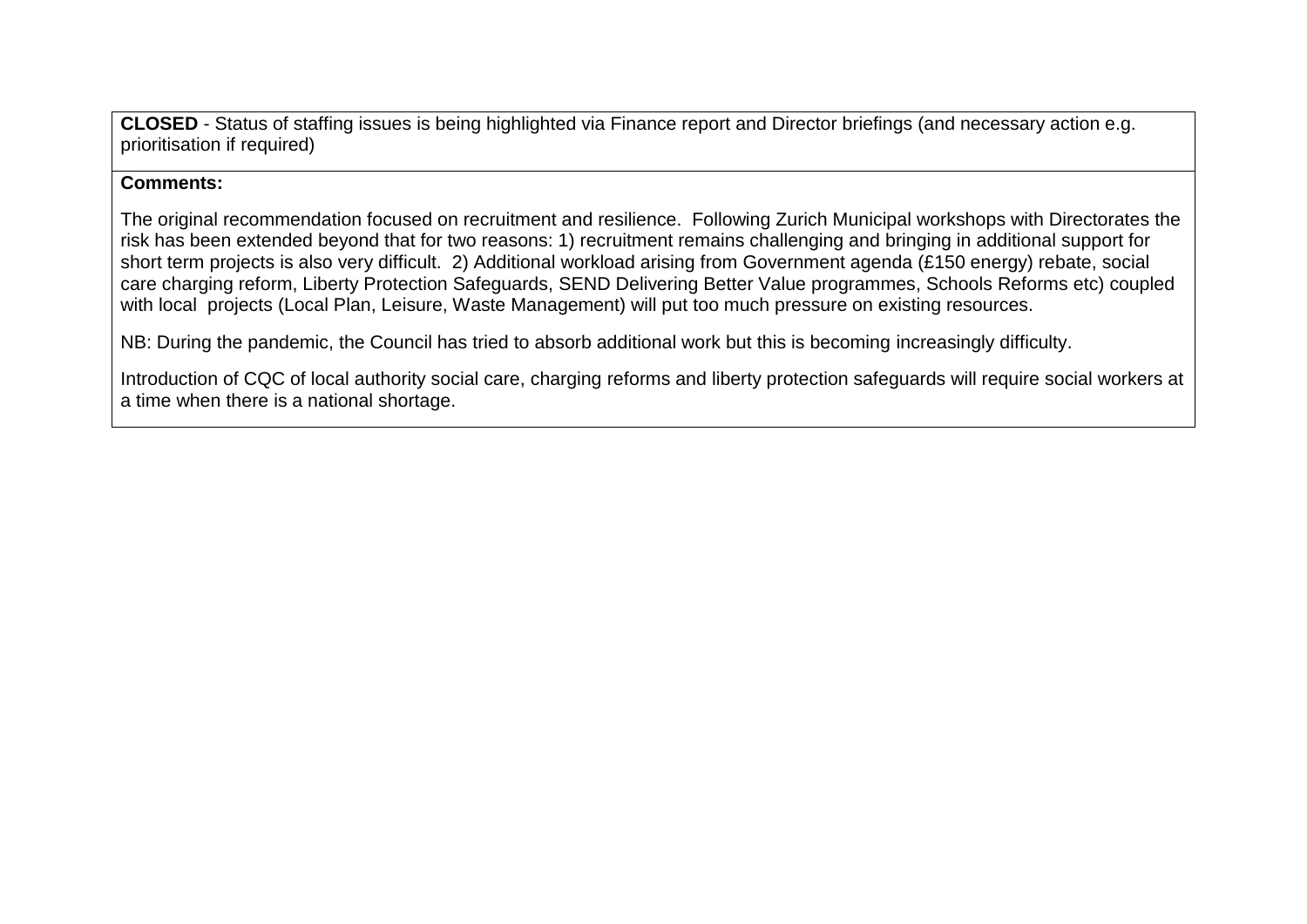| <b>Risk ID: 74</b>                                                                                                                                                               | Risk Title: There is a risk that the Council is not financially stable in the medium term (as evidenced by<br>the gap in MTFP)                                                                                                                                                                                                                                                                                                                                                                                                                                                                      |                                                                                                                                                                                                                                                                                                                                                                                                                                                                                                                                                                                                                                                                                                                |
|----------------------------------------------------------------------------------------------------------------------------------------------------------------------------------|-----------------------------------------------------------------------------------------------------------------------------------------------------------------------------------------------------------------------------------------------------------------------------------------------------------------------------------------------------------------------------------------------------------------------------------------------------------------------------------------------------------------------------------------------------------------------------------------------------|----------------------------------------------------------------------------------------------------------------------------------------------------------------------------------------------------------------------------------------------------------------------------------------------------------------------------------------------------------------------------------------------------------------------------------------------------------------------------------------------------------------------------------------------------------------------------------------------------------------------------------------------------------------------------------------------------------------|
| Owner:<br>Director - Resources<br><b>Inherent Score:</b><br>24<br><b>Residual Score:</b><br>20 ▲<br>Date Risk Added:<br>September 2019<br><b>Last Review Date:</b><br>April 2022 | Actions<br><b>[IMP]</b> Agree financial objectives and<br>$\bullet$<br>priorities and implications as part of budget<br>setting.<br><b>Added October 2021</b><br>$\bigcap$<br>Due for completion - February 2022<br>$\circ$<br><b>UPDATE</b> - financial objectives re<br>$\circ$<br>dates for reducing deficits to be<br>assessed once further savings<br>discussions held in April (and<br>corporate workload)<br><b>[PRE] NEW Agree plan for Budget Savings</b><br>$\bullet$<br>(including a decision to proceed re<br>Transformation) including how it can be<br>resourced.<br>Added March 2022 | Controls<br>Medium Term Financial Plan (MTFP) in<br>$\bullet$<br>place<br>Members adhering to minimum General<br>$\bullet$<br>Fund balances in budget setting<br>Members understand the need to raise<br>$\bullet$<br><b>Council Tax</b><br>All increases in budget scrutinised to ensure<br>$\bullet$<br>they are legitimate.<br>Lobbying for additional funding ongoing<br>including meeting with Minister and MP<br>Various controls strengthened in light of<br>$\bullet$<br>action opposite (e.g. review of recruitment,<br>agency staff etc)<br>Strong management of the ongoing Revenue<br>$\bullet$<br>budget<br><b>NEW</b> Ongoing project work to assess<br>$\bullet$<br>financial impact of reforms |
|                                                                                                                                                                                  | Due for completion - End June 2022                                                                                                                                                                                                                                                                                                                                                                                                                                                                                                                                                                  |                                                                                                                                                                                                                                                                                                                                                                                                                                                                                                                                                                                                                                                                                                                |

## **PREVIOUS ACTIONS (CLOSED OR REMOVED)**

**CLOSED** – Budget deficit for 22/23 was well below £1m target with new savings of over £800k delivered as part of 22/23 budget.

### **Comments:**

There are still some project areas previously identified that have not progressed primarily due to capacity. Work to be undertaken with Members will allow further ideas to be added to the list.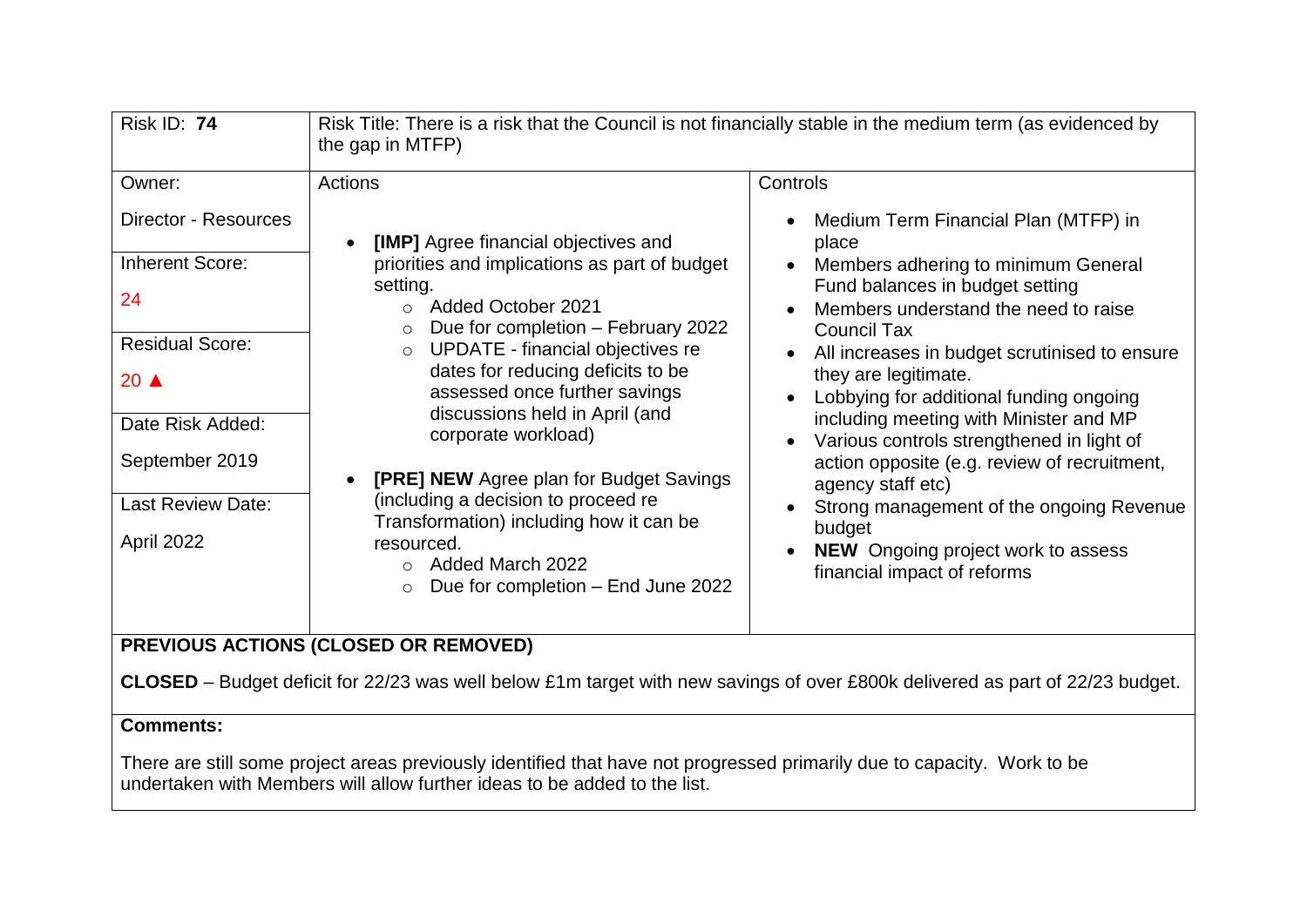| <b>Risk ID: 74</b>                                                                                                                                                                                                             | Risk Title: There is a risk that the Council is not financially stable in the medium term (as evidenced by<br>the gap in MTFP) |  |
|--------------------------------------------------------------------------------------------------------------------------------------------------------------------------------------------------------------------------------|--------------------------------------------------------------------------------------------------------------------------------|--|
| llo ulluchu allah haqip adamini boshqiptari qilimlarida qoshqiptarida qoshqiptarida qoshqiptarida qoshqiptarida qoshqiptarida qoshqiptarida qoshqiptarida qoshqiptarida qoshqiptarida qoshqiptarida qoshqiptarida qoshqiptarid |                                                                                                                                |  |

A delivery plan will then be identified taking into account workload commitments as capacity is a big corporate risk. Ideally, all resources would be focused on budget savings but this is not possible given business as usual, local projects and workload from Government policy. We cannot expect to deliver a big savings project with the existing resources we have, hence the need to consider carefully resources rather than just assume we can deliver whatever is agreed.

There are also concerns about whether delivering a series of long term projects will realistically deliver the type of transformational change programme that the Council needs and whether the Council has capacity to do this. The Council has given authority for a Transformation project to be commissioned and a decision will be made in April.

Inflation impact issues to be considered in financial outturn report. Work ongoing with social care providers driven by energy cost crisis.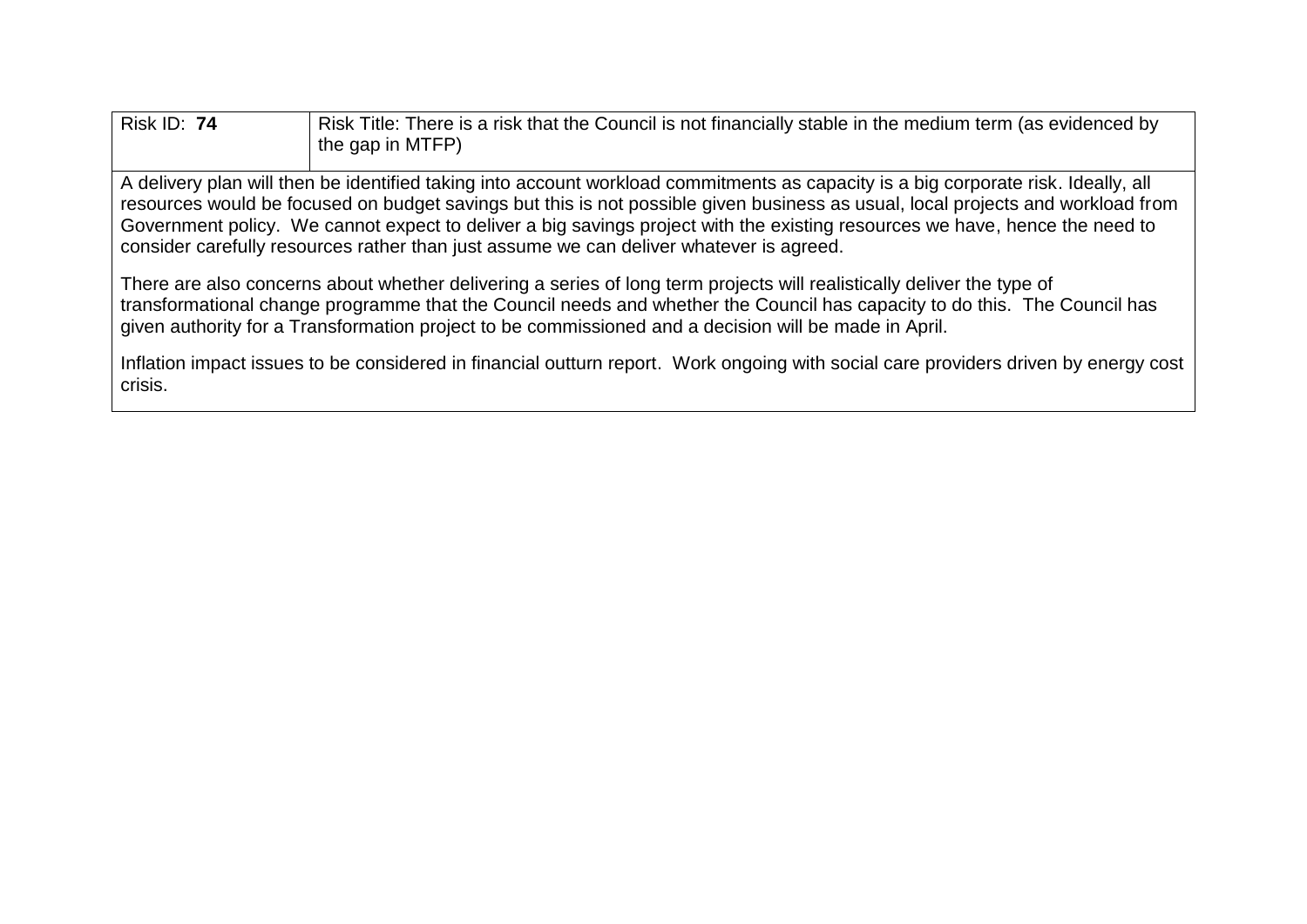| <b>Risk ID: 79</b>                                                                                                                                                 | secure the best possible financial and other outcomes                                                                                                                                                                                                                                                                                                                                                                                                                   | Risk Title: Risk that the Council does not have procurement and commissioning capacity and capability to                                                                                                                                                                                                                                                                                                                                                                                                                                                                                                                                |  |
|--------------------------------------------------------------------------------------------------------------------------------------------------------------------|-------------------------------------------------------------------------------------------------------------------------------------------------------------------------------------------------------------------------------------------------------------------------------------------------------------------------------------------------------------------------------------------------------------------------------------------------------------------------|-----------------------------------------------------------------------------------------------------------------------------------------------------------------------------------------------------------------------------------------------------------------------------------------------------------------------------------------------------------------------------------------------------------------------------------------------------------------------------------------------------------------------------------------------------------------------------------------------------------------------------------------|--|
| Owner:                                                                                                                                                             | Actions                                                                                                                                                                                                                                                                                                                                                                                                                                                                 | Controls                                                                                                                                                                                                                                                                                                                                                                                                                                                                                                                                                                                                                                |  |
| Director - People<br><b>Inherent Score:</b><br>12<br><b>Residual Score:</b><br>$8 \leftrightarrow$<br>Date Risk Added:<br>January 2021<br><b>Last Review Date:</b> | [IMP] NEW: Review of internal<br>$\bullet$<br>arrangements in medium term<br>o Added: January 2021<br>Completion date: No date set<br>$\circ$<br>(focus for now on individual<br>procurement exercises)<br>$\circ$ Update: This is now linked to the<br>Social Care end to end reviews so<br>expecting some options for end of<br>March.<br>$\circ$ UPDATE – On Hold linked to<br><b>Transformation and Adult Social</b><br>Care charging reforms (see update<br>below) | Council has access and support from Welland<br>Procurement<br>Commissioning team in place covering Peoples<br>Other external support is being brought in to<br>supplement in house resource on key<br>procurements e.g. waste management<br>External reviews of commissioning have indicated<br>the Council does obtain good results e.g. adult<br>placements<br>Project Teams are in place with all key<br>procurement activity e.g. Leisure, Waste<br>Management, Highways<br>Lessons learnt include investing in understanding<br>needs and therefore commissioning intentions<br>rather than the process of contracting/procurement |  |
| April 2022                                                                                                                                                         |                                                                                                                                                                                                                                                                                                                                                                                                                                                                         |                                                                                                                                                                                                                                                                                                                                                                                                                                                                                                                                                                                                                                         |  |
| PREVIOUS ACTIONS (CLOSED OR REMOVED)                                                                                                                               |                                                                                                                                                                                                                                                                                                                                                                                                                                                                         |                                                                                                                                                                                                                                                                                                                                                                                                                                                                                                                                                                                                                                         |  |
| <b>None</b>                                                                                                                                                        |                                                                                                                                                                                                                                                                                                                                                                                                                                                                         |                                                                                                                                                                                                                                                                                                                                                                                                                                                                                                                                                                                                                                         |  |
| <b>Comments:</b>                                                                                                                                                   |                                                                                                                                                                                                                                                                                                                                                                                                                                                                         |                                                                                                                                                                                                                                                                                                                                                                                                                                                                                                                                                                                                                                         |  |

The implementation of new Adult Social Care charging reforms will have a significant impact on the work of the Commissioning Team. The specialist resourcing of individual projects has also brought into question what the Council may need from a future team and there may be opportunities to work differently which will be picked up in Transformation work.